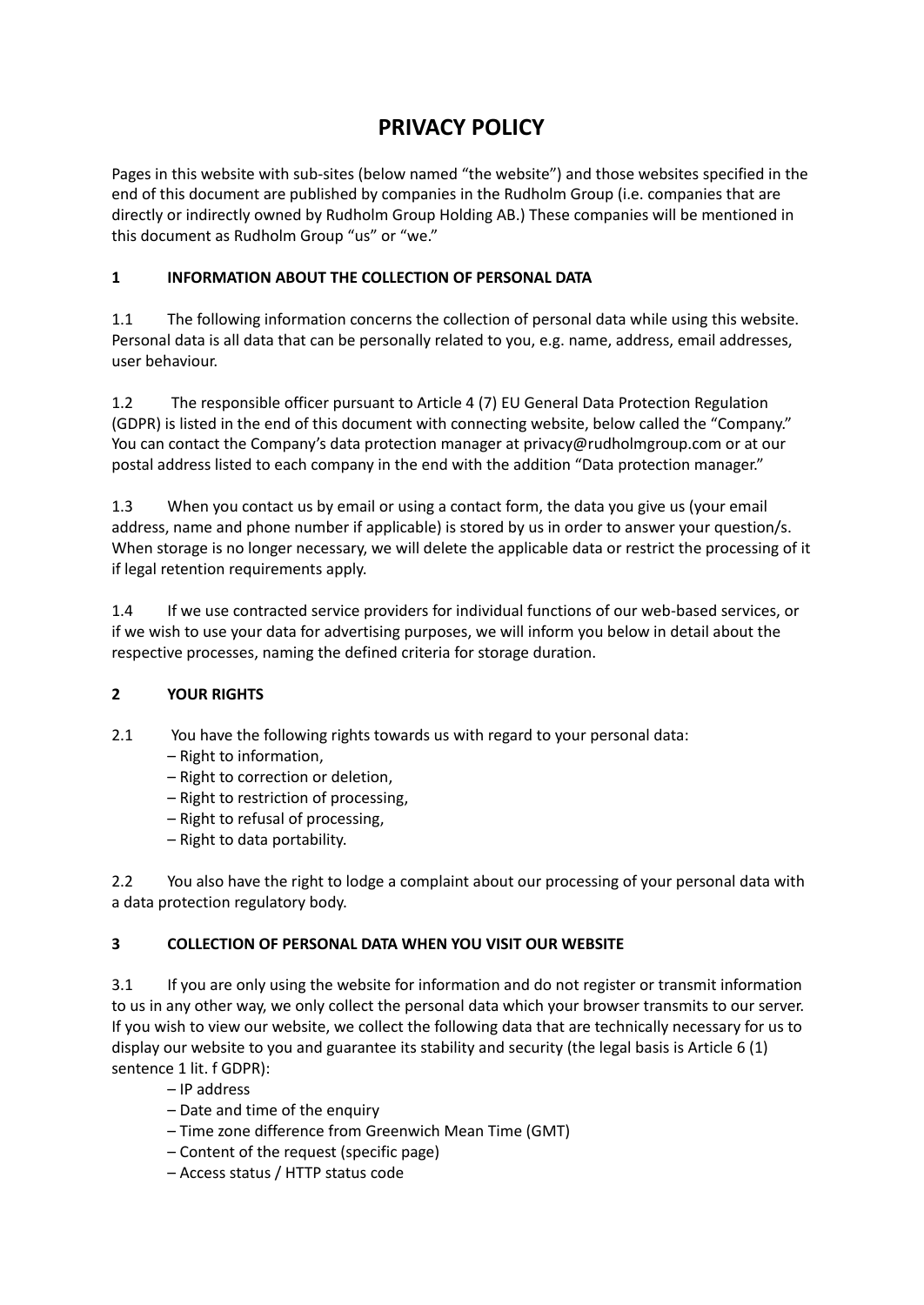- Quantity of data transferred in each case
- The website from which the request comes
- Browser
- Operating system and its interface
- Language and version of the browser software.

3.2 In addition to the data mentioned above, cookies are stored on your PC when you use our website. Cookies are small text files that are saved on your hard drive in association with the browser you use and through which particular information is transmitted to the location setting the cookie (in this case by us.) Cookies cannot run programmes or transmit viruses to your computer. They serve to make the internet presence more user-friendly and effective in general

#### **4 USE OF COOKEIS AND PIXELS**

4.1 We use cookies in this website to gather statistics about people visiting our website, for commercial purposes and to improve your experience of our website. We may update our information about cookies from time to time. We therefore recommend that you visit this webpage on a regular basis to learn more about how cookies are used on our website.

We use cookies in order to be able to identify you for subsequent visits if you have an account with us. This is to simplify your log in every time you visit the site.

A cookie is a small file with letters and numbers placed on your local unit when you visit our website. If you have not adjusted your browser settings to not accept cookies, a cookie will be placed on your local unit when you visit our website. There are two types of cookies, which type of cookie is decided by the time the cookie is stored on your local unit. The types of cookies are: Persistent cookies and transient cookies. In addition, cookies from a first party (our domain) is different from cookies from a third party.

Persistent cookies are deleted automatically after a set period, which can vary according to the cookie. You can delete the cookies at any time in the security settings of your browser.

Transient cookies are automatically deleted when you close the browser. These include session cookies in particular. They save a so-called session ID that links different enquiries from your browser to a common session. This means that your computer can be recognised when you return to our website. The session cookies are deleted when you log out or close the browser.

Cookies from a first party (first party cookies) is placed by the website you are visiting (e.g. cookies placed by our domain to optimize the website usage).

Cookies from a third party (third party cookies) are cookies placed on your computer by another domain than the website you are visiting. If you visit a website and cookie from another domain is placed on your computer, it is a third party cookie.

Our website uses multiple services from third parties, who, from time to time, use cookies (third party cookies). The purpose of the services is to supply targeted advertising based on your interests, previous purchases and visits to our website. We use these services to evaluate campaigns and to receive visitor and buyer statistics from our website. The data obtained this way is handled in a pseudonymized form, which means that the de-identified information about you is not stored in these cookies and pixels.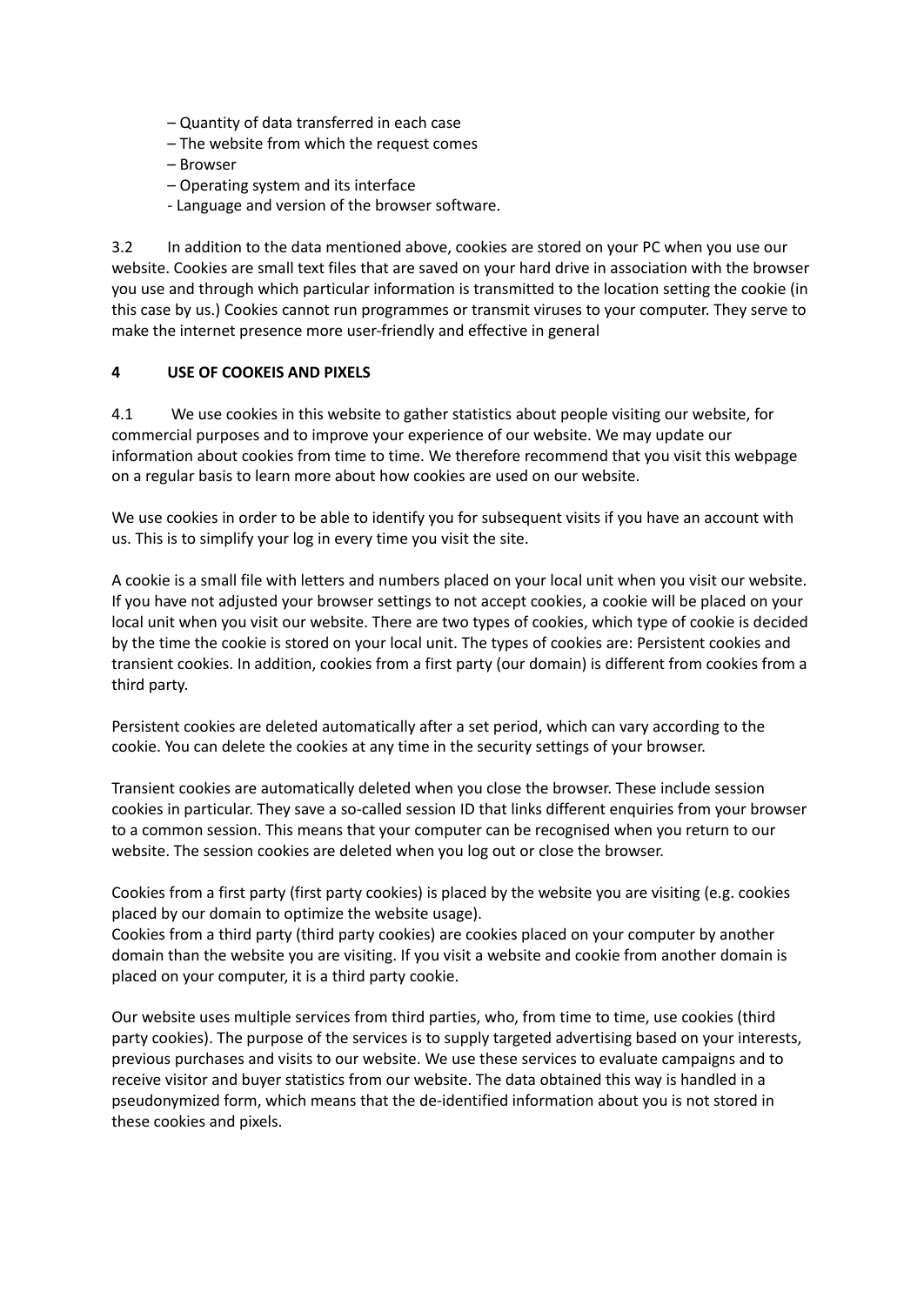Information from third party cookies and pixels may be shared with other companies within the Rudholm Group for analysis and statistical purposes, but may also be used to show you advertisements from other companies within the Rudholm Group, which we believe might be of interest to you. For more information about the companies within the Rudholm Group, please see list in the end of this document.

## 4.2 Your consent

By accepting cookies in your browser and visit our website you consent to our and our service providers' usage of cookies on our website.

## 4.3 Can I withdraw my consent?

Yes. If you wish to withdraw your consent you have to remove the cookies stored on your local unit in your browser settings. If you want to prevent cookies from being stored on your local unit, you need to change your browser settings to not accept cookies. Please be advised, if you choose to not accept cookies you may not be able to use all the functions of this website or the website may not function at all

## **5 OTHER FUNCTIONS AND OFFERS ON OUR WEBSITE**

5.1 As well as the purely informational use of our website, we offer various services that you may use if they interest you. To do so, you must generally provide further personal data, which we use in order to provide the respective service and to which the above-mentioned principles of data processing apply.

5.2 We sometimes use external service providers to process your data. They have been carefully selected and commissioned by us, are bound to our instructions and are regularly monitored.

5.3 If our service providers or partners are located in a country outside the European Economic Area (EEA), we will inform you about the consequences of this in the description of the offer.

### **6 USE OF OUR WEBSHOP**

6.1 If you wish to order from our webshop, it is necessary for the conclusion of the contract that you provide personal data that we require in order to process your order. Mandatory fields for the conclusion of contracts are specially marked; other information is voluntary. We process the data you provide in order to complete your order. For this purpose, we can pass your payment details on to our company bank or integrated payment partner. The legal basis for this is Article 6 (1) sentence 1 lit. b GDPR.

You can voluntarily set up a customer account through which we can save your data for other subsequent purchases. When setting up an account under "My account," the data you provide is revocably stored. You can delete all further data, including your user account, at any time in the customer area. We can also process the data provided by you in order to inform you about other interesting products in our portfolio or to send you emails with technical information.

6.2 Due to commercial and tax law requirements, we are obliged to save your address, payment and order data for the duration of seven years. However, after three years we restrict processing, i.e. your data is only used to comply with legal requirements.

6.3 To prevent unauthorised access by third parties to your personal data, especially financial data, the order process is encrypted by TLS technology.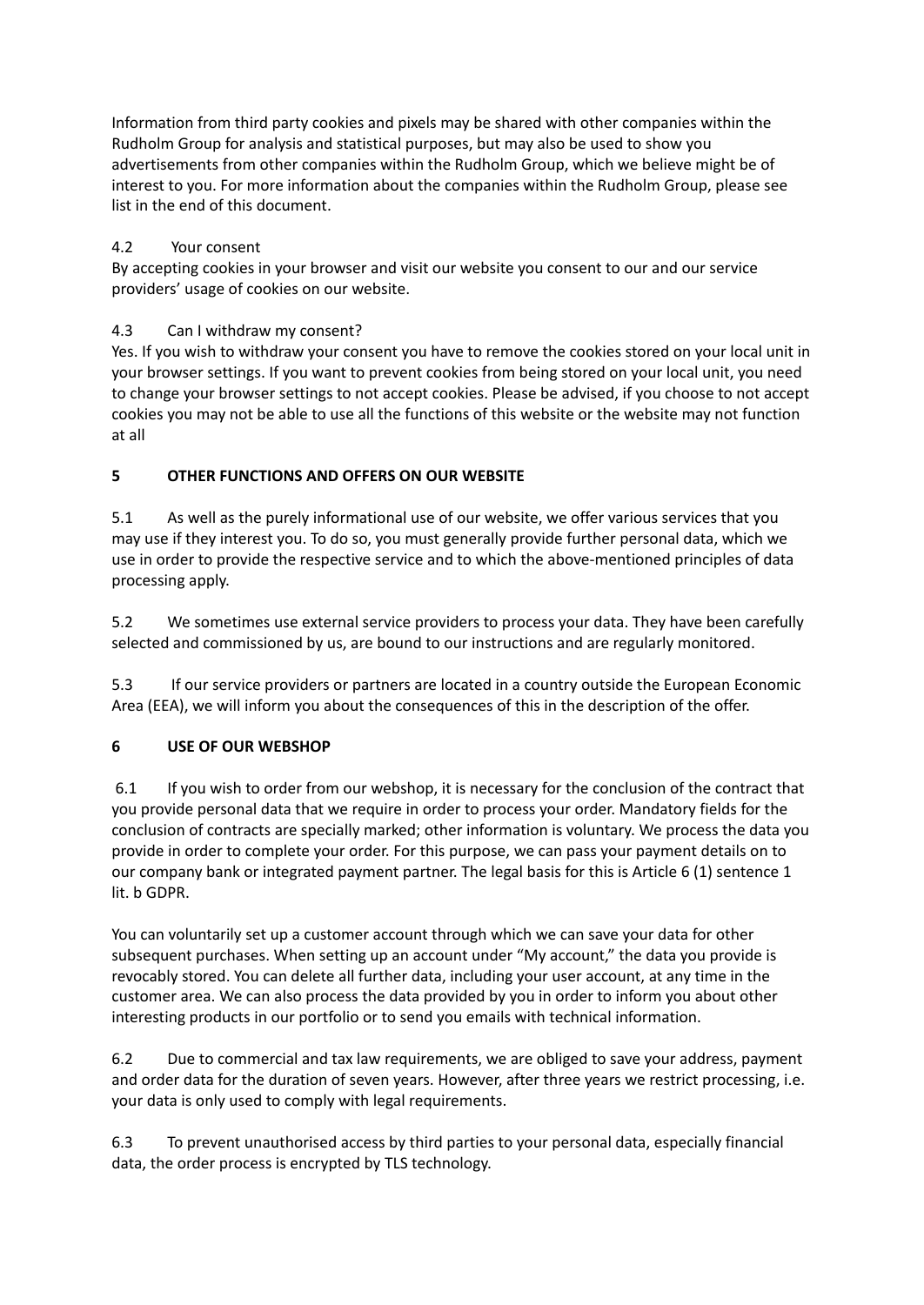## **7 NEWSLETTERS**

7.1 With your consent, you can subscribe to our newsletter, with which we inform you about our current offers about our goods and services.

7.2 The only obligatory information for transmission of the newsletter is your email address. After your confirmation, we store your email address for the purpose of sending the newsletter. The legal basis is Article 6 (1) sentence 1 lit. a GDPR.

7.3 You can revoke your consent to transmission of the newsletter and unsubscribe to the newsletter at any time. You can revoke it by clicking on the link provided in every newsletter email or by sending a message to the contact point given in the legal notice.

## **8 REVOCATION OR WITHDRAWAL OF CONSENT TO THE PROCESSING OF YOUR DATA**

8.1 If you have agreed to the processing of your data, you can revoke this at any time. After you have informed us, the revocation influences the permissibility of processing your personal data.

8.2 If we base the processing of your personal information on consideration of interests, you can revoke your consent to processing. This is the case, in particular, if processing is not necessary for fulfilment of a contract with you, which is always outlined by us in the subsequent description of the functions. When exercising the right of revocation, we ask you to cite the reasons why we should not process your personal information as we have previously done. In the case of a justified revocation, we will examine the situation and either stop or adjust the data processing or convey to you our protection-worthy and necessary reasons for continuing the processing.

8.3 Of course, you can revoke consent to the processing of your personal data for advertising and data analysis purposes at any time. You can inform us of your advertising revocation by sending a message to the contact information given in the legal notice.

### **9 WEB ANALYTICS**

Use of Google Analytics

9.1 This website uses Google Analytics, a web analysis service by Google Inc. ("Google"). Google Analytics uses so-called "cookies", text files that are stored on your computer and which enable an analysis of your use of the website. The information about your use of this website generated by the cookie is generally transmitted to a Google server in the USA and stored there. However, if IP anonymisation is activated on this website, your IP address will first be shortened by Google within member states of the European Union or other contracting member states of the European Economic Area. Only in exceptional cases will the complete IP address be transmitted to a Google server in the USA and shortened there. On behalf of the operator of this website, Google will use this information in order to evaluate your use of the website, to compile reports about website activities and to pro-vide further services connected with website use and internet use for the website operator.

9.2 The IP address transmitted from your browser within Google Analytics is not connected with other data from Google.

9.3 You can prevent the storage of cookies by configuring your browser software; accordingly, please note, however, that in this case you may not be able to use all the functions of this website to their full extent. In addition, you can prevent the capture of data generated by the cookie and related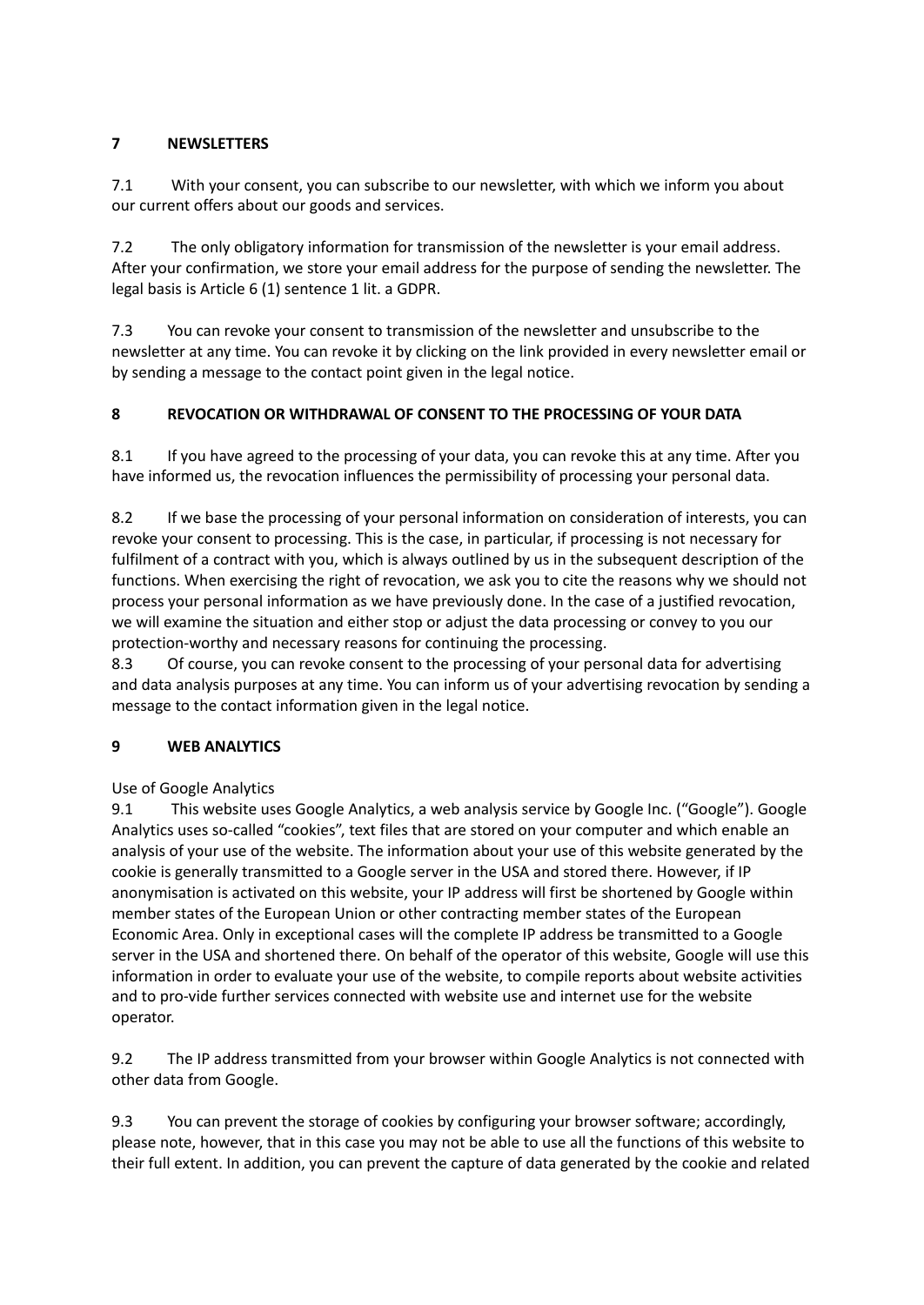to your use of the website (incl. your IP address) for Google and the processing of these data by Google by downloading and installing the browser plug-in available at the following link: [http://tools.google.com/dlpage/gaoptout?hl=de.](http://tools.google.com/dlpage/gaoptout?hl=de)

9.4 We use Google Analytics in order to analyse use of our website and regularly improve it. We use the statistics obtained to improve our products and make them more interesting to you as a user. For the exceptional cases in which personal data are transmitted to the USA, Google has committed itself to the EU-US Privacy Shield, https://www.privacyshield.gov/EU-US-Framework. The legal basis for the use of Google Analytics is Article 6 (1) sentence 1 lit. f GDPR.

9.5 Information about the third-party provider: Google Dublin, Google Ireland Ltd., Gordon House, Barrow Street, Dublin 4, Ireland, Fax: +353 (1) 436 1001. Terms of use: http://www.google.com/analytics/terms/de.html; overview of data protection: http://www.google.com/intl/de/analytics/learn/privacy.html, and the Data Protection Statement: [http://www.google.de/intl/de/policies/privacy.](http://www.google.de/intl/de/policies/privacy)

9.6 This website also uses Google Analytics for a cross-device analysis of visitor flows which is carried out by means of a user ID. You can deactivate the cross-device analysis of your use if you click on the link Opt out from Google tracking, which also can be found at the bottom of the website.

9.7 We use cookies for remarketing, which is a form of interest-based advertising, i.e. your behaviour on our website can be used for targeted advertising on other websites. For this purpose, data from third party cookies are used, currently:

- Doubleclick by Google
- Google Adwords
- Facebook
- Google analytics.

### **10 SOCIAL MEDIA**

Use of social media plug-ins

10.1 We currently use the following social media plug-ins: Facebook, Google+, Twitter. We use the so-called two-click solution for this. This means that when you visit our site, fundamentally no personal data will be initially transmitted to the providers of the plug-ins. You can recognise the provider of the plug-in via the label on the box above its initial letters or the logo. We offer you the possibility of communicating with the provider of the plug-in directly via the button. The plug-in provider only receives the information that you have called up the corresponding page of our online presence if you click on the demarcated field to activate it. The data named under § 3 of this statement are also transmitted. In the case of Facebook the IP address is anonymised immediately after collection. When the plug-in is activated, your personal data is therefore transmitted to the respective plug-in provider and stored there (in the USA in the case of US providers). Since the plug-in provider carries out data capture using cookies in particular, we recommend that you delete all cookies before clicking on the greyed-out box above the security settings of your browser.

10.2 We have no influence on the data captured or the data processing procedures, nor do we know the entire scope of data collection, the purpose of processing or the retention periods. We also have no information about the deletion of the collected data by the plug-in provider.

10.3 The plug-in provider stores the data collected about you as user profiles and uses them for the purposes of advertising, market research and/or the needs-based design of their website. Such an evaluation takes place, in particular (even for users who are not logged in) to provide needs-based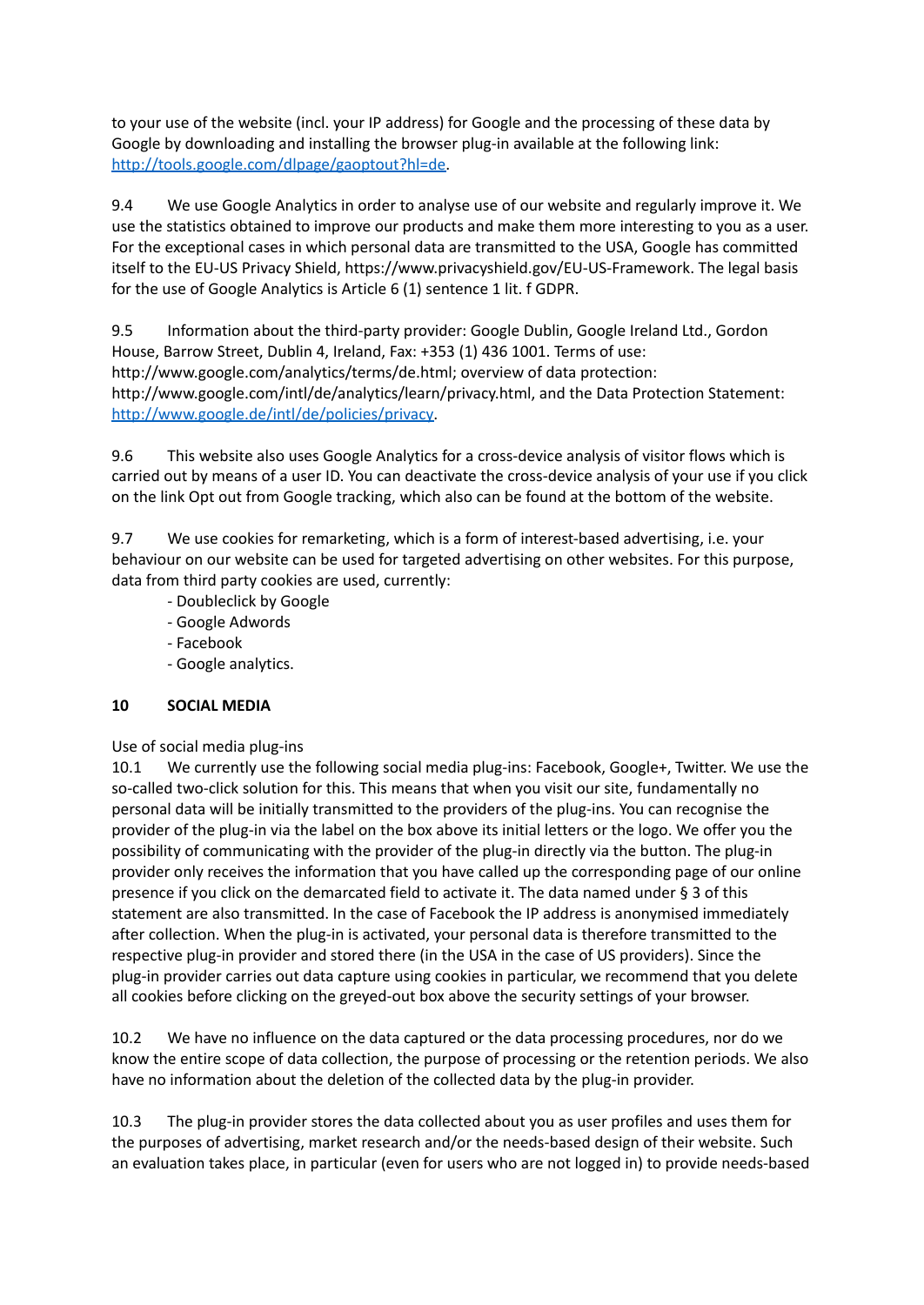advertising and in order to inform other users in the social network about your activities on our web-site. You have the right to revoke the creation of these user profiles, although you must contact the respective plug-in provider to exercise this right. Via the plug-ins, we offer you the opportunity to interact with social networks and other users so that we can improve our website presence and make it more interesting for you as a user. The legal basis for the use of plug-ins is Article 6 (1) sentence 1 lit. f GDPR.

10.4 Data transmission takes place regardless whether you have an account with the plug-in provider and are logged on there. If you are logged on to a plug-in provider, your data collected by us is directly associated with the account you have with the plug-in provider. If you click on the activated button and, for example, link the page, the plug-in provider also stores this information in your user account and communicates it publicly to your contacts. We recommend that after using a social network, you regularly log out, but in particular before activating the button, since this enables you to avoid association with your profile by the plug-in provider.

10.5 You can find more information about the purpose and scope of data collection and pro-cessing by the plug-in provider in their data protection statements, which are given below. You can also find further information there on your rights in this regard and the setting options to protect your privacy.

10.6 Addresses of the respective plug-in providers and URLs with their data protection notices: (information can be updated and changed over time and updated information can be found at related plug-in provider)

a) [Facebook Inc., 1601 S California Ave, Palo Alto, California 94304, USA;

http://www.facebook.com/policy.php; further information on data collection:

http://www.facebook.com/help/186325668085084,

http://www.facebook.com/about/privacy/your-info-on-other#applications and http://www.facebook.com/about/privacy/your-info#everyoneinfo. Facebook has committed to the EU-US Privacy Shield, https://www.privacyshield.gov/EU-US-Framework.

b) Google Inc., 1600 Amphitheater Parkway, Mountainview, California 94043, USA;

https://www.google.com/policies/privacy/partners/?hl=de. Google has committed to the EU-US Privacy Shield, https://www.privacyshield.gov/EU-US-Framework.

c) Twitter, Inc., 1355 Market St, Suite 900, San Francisco, California 94103, USA; https://twitter.com/privacy. Twitter has committed to the EU-US Privacy Shield, [https://www.privacyshield.gov/EU-US-Framework.](https://www.privacyshield.gov/EU-US-Framework)

## **11 RUDHOLM GROUP**

11.1 Rudholm Group have companies working with both direct sales to final consumer and companies only working B2B. The big majority of companies and volume of website traffic is coming from the B2B companies.

11.3 This policy is valid for below companies, where you can also see the main website and general contact information.

### **Rudholm Group International** [www.rudholmgroup.com](http://www.rudholmgroup.com) \*

501 11 Borås

[www.rh-shop.com](http://www.rh-shop.com) Box 1103 info@rudholm-hk.se